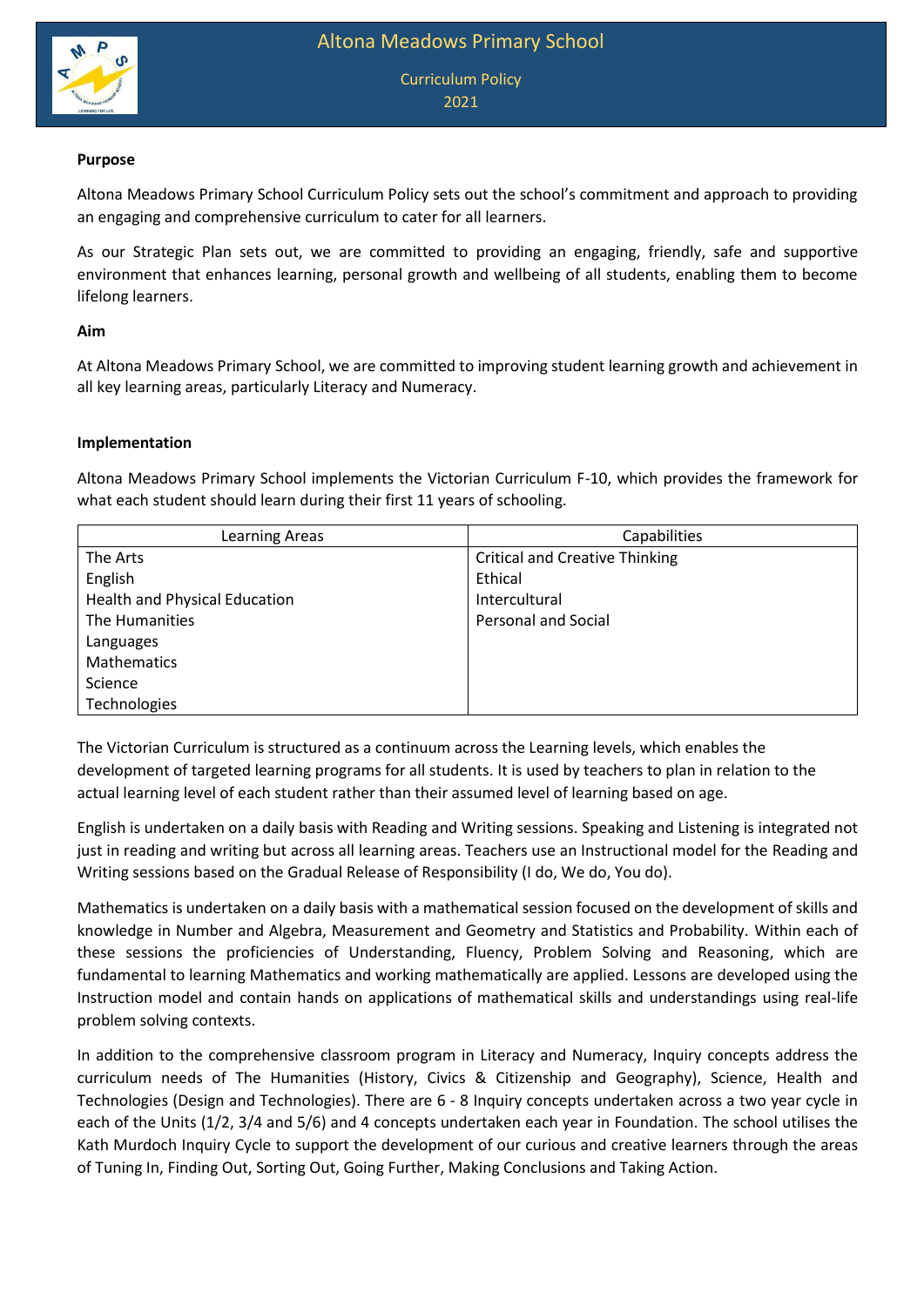The use of Digital Technologies will be integrated across all areas of the curriculum, adhering to the DET and school policies that support the use of Information, Communication and Technology (ICT).

Our Specialist programs provide instruction (through a 1 hour session each week) in the following Learning areas:

- Physical Education
- Language (Indonesian Semesterly)
- Visual Arts
- Music

Our school is part of the Stephanie Alexander Kitchen Garden Program which links the kitchen table to the garden by involving the students in the growing and harvesting of fresh, seasonal herbs, vegetables and fruits that are directly used in the meals that they prepare. Each fortnight, students across Years 3 to 6 spend a minimum of 60 minutes in the garden, and 90 minutes in the kitchen preparing and sharing meals created from their produce. The program employs kitchen and garden specialist staff members to run these sessions. Created in conjunction with the Stephanie Alexander Kitchen Garden Foundation, the program aims to positively influence our students' food choices. It also supports the primary school curriculum through reinforcement of English, Mathematics, Science, culture and environmental sustainability. In addition, the program delivers observable social benefits to all students, including those with special needs.

The school also participates in District Sport competitions for the Grade 3-6 students and Interschool Sport competitions for Grade 5-6. As well as providing opportunities for students to participate in recorder and ukulele programs.

# **Student Wellbeing**

Student wellbeing is an essential element of the school curriculum. The school values and behavioural expectations are explicitly taught at the beginning of the year and revisited throughout the school year. The school also explicitly teaches social and emotional wellbeing through the Life Skills Go program.

## **Assessment and Student Learning**

Altona Meadows Primary School has an assessment schedule that sets out the tasks and assessment tools that will be utilised by teachers to gather information about and evaluate student performance.

These include:

- Pre and post tests for units of study that will be used to shape learning programs and organise groupings for instruction.

- Tuning In learning tasks to activate student voice and prior knowledge to inform inquiry design.

- A variety of formative and summative tools used by teachers to gather evidence 'for', 'as' and 'of' learning with the intention to improve student achievement. These include NAPLAN, Mathematical Online Interview, English Online Interview and other standardised and diagnostic tests.

Assessment at Altona Meadows Primary School is on-going evidence of student learning, with the analysis of this evidence occurring during Professional Learning Communities(PLCs). Teachers will review the data collected from assessments and then together ensure that the needs of the students can be best met. Each PLC will utilise the Victorian Curriculum and collaboratively plan and document the teaching and learning program. The PLC will collectively meet weekly to analyse data and plan differentiated learning tasks for the cohort of students they have direct responsibility for.

# **Reporting Achievement**

At Altona Meadows Primary School, reporting achievement is provided to students, staff and parents in varied ways:

- To students: Feedback will be given about current learning and areas for future learning in a timely ongoing manner for all areas of learning and development. Students will be provided the opportunity to reflect on their individual goals, gather evidence to ascertain achievement and set new ones to drive future learning.